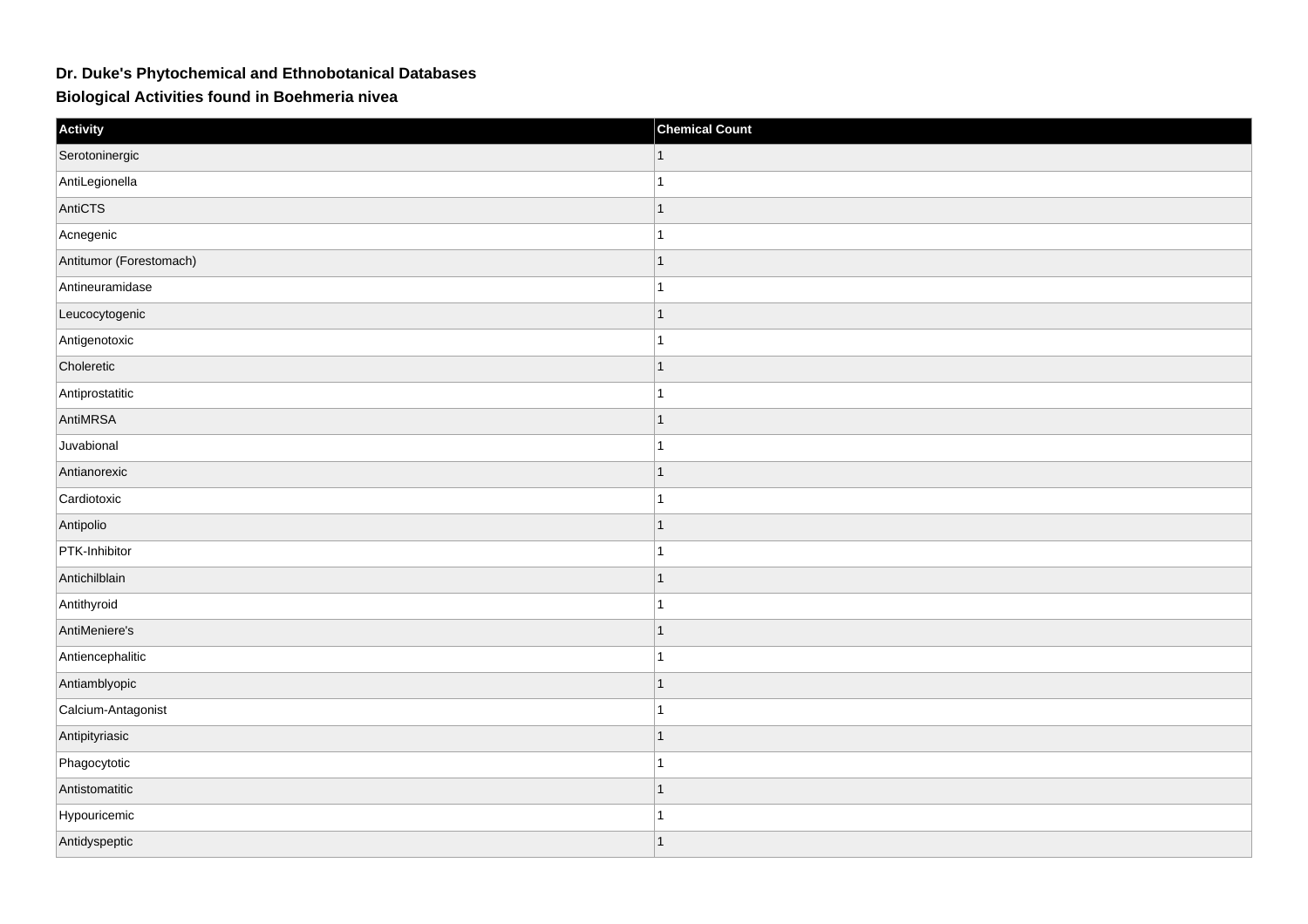| Activity           | <b>Chemical Count</b>    |
|--------------------|--------------------------|
| Antiakathisic      | 1                        |
| Astringent         | $\overline{ }$           |
| Antiparotitic      |                          |
| Osteogenic         | ∣ 1                      |
| Deodorant          | 1                        |
| Ubiquiot           | f.                       |
| Hyperthyroid       |                          |
| Antiacrodynic      | $\overline{1}$           |
| Antiviral?         |                          |
| Antiototic         | 1                        |
| Neuroprotective    | 1                        |
| Antihepatitic      |                          |
| Contraceptive      | -1                       |
| Thyrotropic        | 1                        |
| Antilithic         |                          |
| Gonadotropic       | 1                        |
| Antidermatitic     | 1                        |
| Androgenic?        | $\overline{\phantom{a}}$ |
| Antitumor-Promoter | 1                        |
| Antinyctalopic     | $\overline{\phantom{a}}$ |
| MMP-7-Inhibitor    | 1                        |
| Antigrey           | $\vert$ 1                |
| Anticancer (Colon) | -1                       |
| Collagen-Sparing   | $\overline{\phantom{a}}$ |
| Antirhinitic       |                          |
| Styptic            | 1                        |
| Antileukemic       | $\overline{1}$           |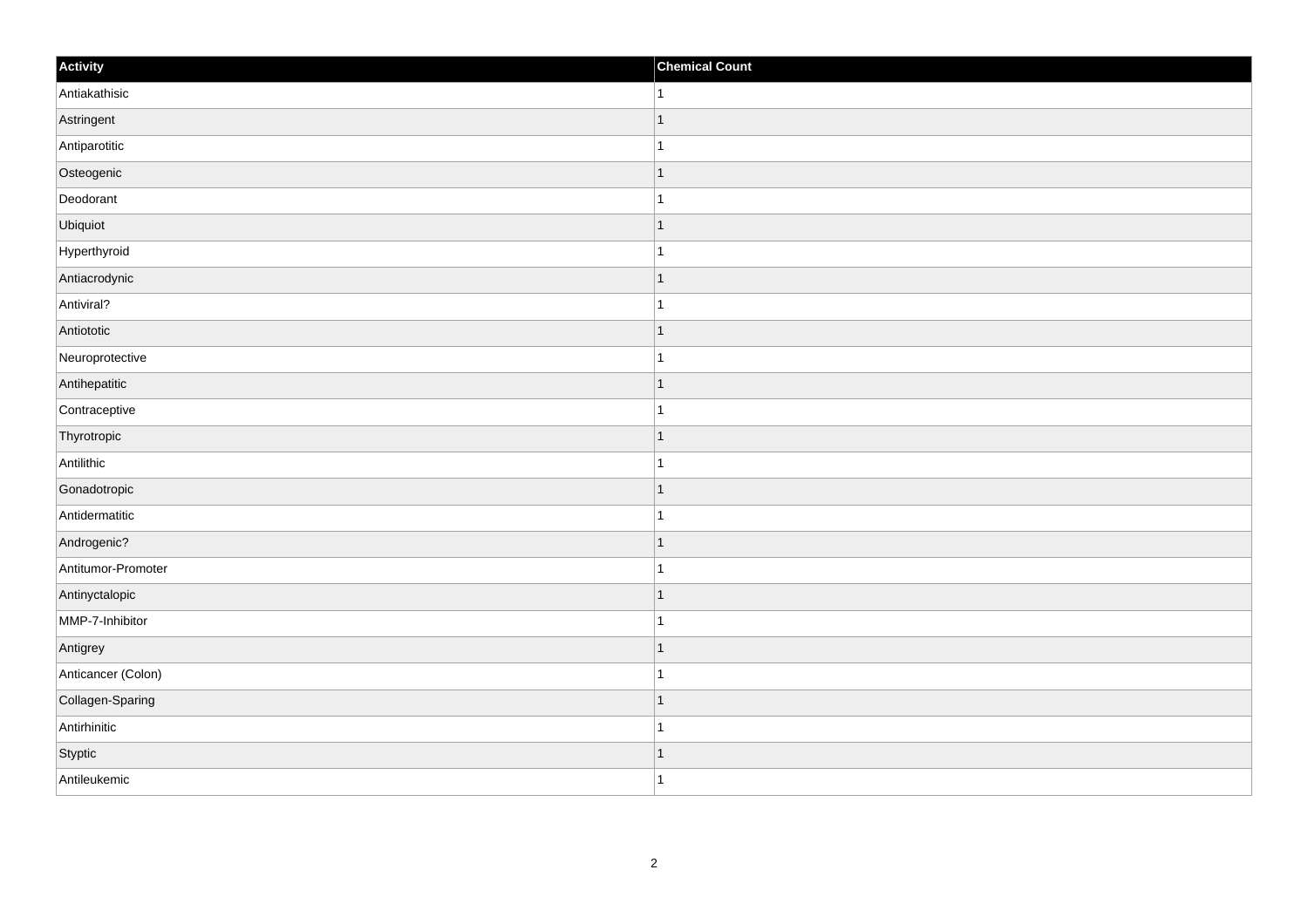| Activity                          | <b>Chemical Count</b> |
|-----------------------------------|-----------------------|
| Fistula-Preventive                | $\vert$ 1             |
| Antitumor (Liver)                 |                       |
| Antineuritic                      |                       |
| Lipoxygenase-Inhibitor            |                       |
| Antiglaucomic                     |                       |
| Antibackache                      |                       |
| Clastogenic                       | 1                     |
| Antipyretic                       | 1                     |
| Anticorneotic                     |                       |
| Acarifuge                         |                       |
| Antitumor (CNS)                   |                       |
| Antimyocarditic                   |                       |
| Larvistat                         | 1                     |
| Antifuruncular                    | 1                     |
| Antiarabiflavinotic               |                       |
| Chelator                          |                       |
| Antiporphyric                     |                       |
| Scabicide                         |                       |
| Ergogenic                         | 1                     |
| Antitic                           | -1                    |
| Antimenorrhagic                   | ٠                     |
| Antiendometriotic                 |                       |
| Antianginal                       | 1                     |
| Prostaglandin-Synthesis-Inhibitor |                       |
| Antiichythyotic                   | 1                     |
| Detoxicant                        |                       |
| Antistroke                        | $\overline{ }$        |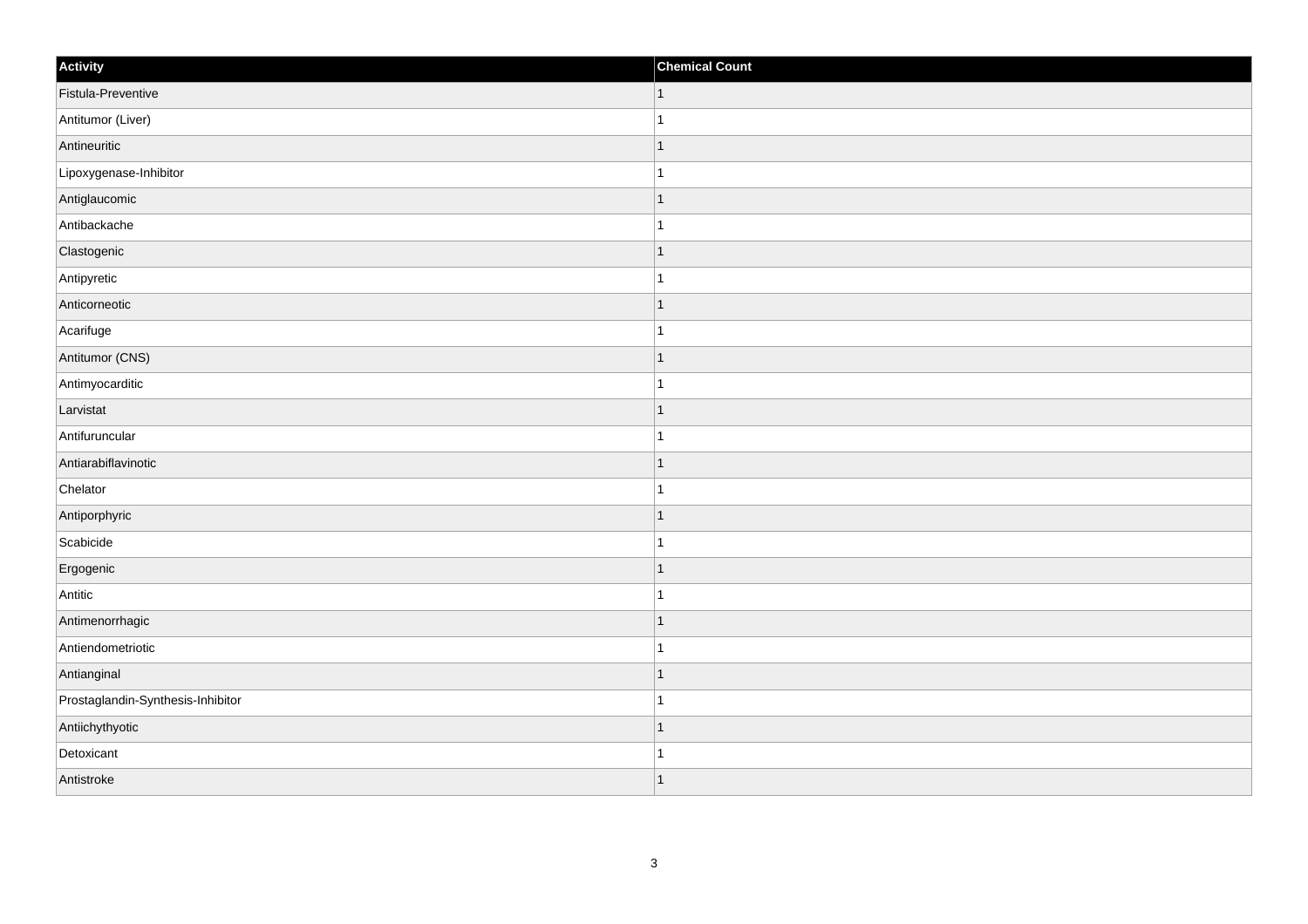| Activity                         | <b>Chemical Count</b> |
|----------------------------------|-----------------------|
| Antimastitic                     | 1                     |
| AntiEBV                          |                       |
| Beta-Adrenergic Receptor Blocker |                       |
| Parasiticide                     | -1                    |
| Antihypercholesterolemic         |                       |
| Antispare-Tire                   |                       |
| Urinary-Acidulant                |                       |
| Antidote (Paraquat)              |                       |
| Antiozenic                       |                       |
| NO-Genic                         | -1                    |
| Anticarcinomic                   | 1                     |
| COX-1-Inhibitor                  |                       |
| Tranquilizer                     |                       |
| Antidiarrheic                    |                       |
| Anorexic                         |                       |
| Antivaginitic                    | -1                    |
| Antiorchitic                     | 1                     |
| Antiheartburn                    |                       |
| Anticancer (Forestomach)         |                       |
| Antiscorbutic                    |                       |
| Sweetener                        |                       |
| Antileukoplakic                  | 1                     |
| Gastroprotective                 | 1                     |
| Antideliriant                    |                       |
| Antitumor (Prostate)             |                       |
| Memorigenic                      |                       |
| Antiglycosuric                   | -1                    |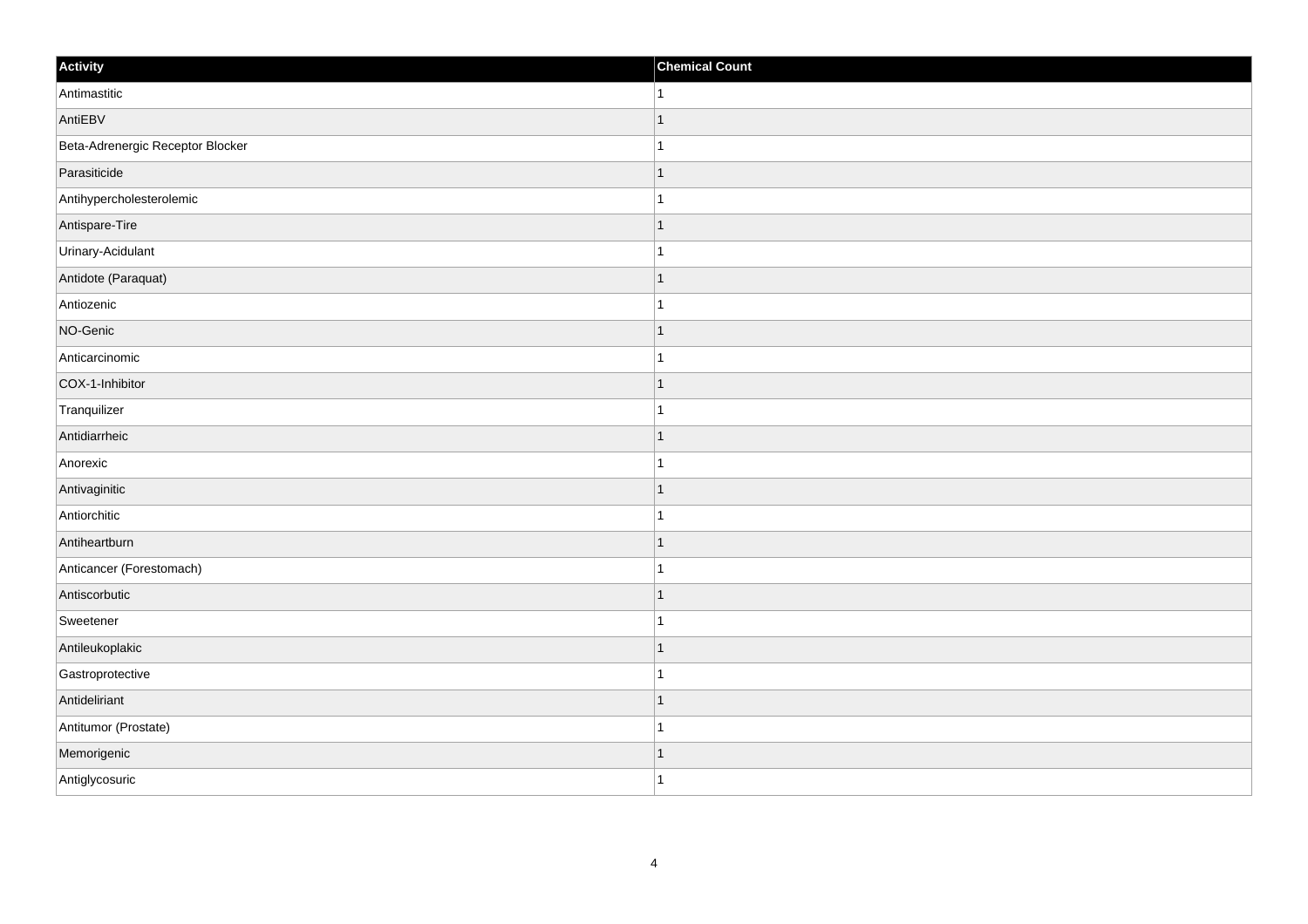| Activity                          | <b>Chemical Count</b> |
|-----------------------------------|-----------------------|
| Antiberiberi                      | $\vert$ 1             |
| CNS-Depressant                    | $\overline{1}$        |
| Antikeratitic                     | $\mathbf{1}$          |
| Acidulant                         | $\mathbf{1}$          |
| Antitumor (Esophagus)?            | $\overline{1}$        |
| Leptingenic                       | $\overline{1}$        |
| Cholagogue                        | $\mathbf{1}$          |
| Sedative                          | $\mathbf{1}$          |
| Antianorectic                     | $\overline{1}$        |
| Antipodriac                       | $\mathbf{1}$          |
| Protisticide                      | $\overline{1}$        |
| Antiinfective                     | $\overline{1}$        |
| Differentiator                    | $\mathbf{1}$          |
| Antimelanogenic                   | $\mathbf{1}$          |
| iNOS-Inhibitor                    | $\overline{1}$        |
| Antiedemic                        | $\mathbf{1}$          |
| Beta-Glucuronidase-Inhibitor      | $\overline{1}$        |
| PGE2-Inhibitor                    | -1                    |
| Antihyperkinetic                  | $\mathbf{1}$          |
| Antisprout                        | $\overline{1}$        |
| Vasorelaxant                      | $\overline{1}$        |
| Antidyskinetic                    | $\mathbf{1}$          |
| Asthma-preventive                 | $\overline{1}$        |
| Ornithine-Decarboxylase-Inhibitor | $\overline{1}$        |
| Anticarpal-Tunnel                 | $\mathbf{1}$          |
| Cytotoxic                         | $\overline{1}$        |
| Antiseborrheic                    | $\vert$ 1             |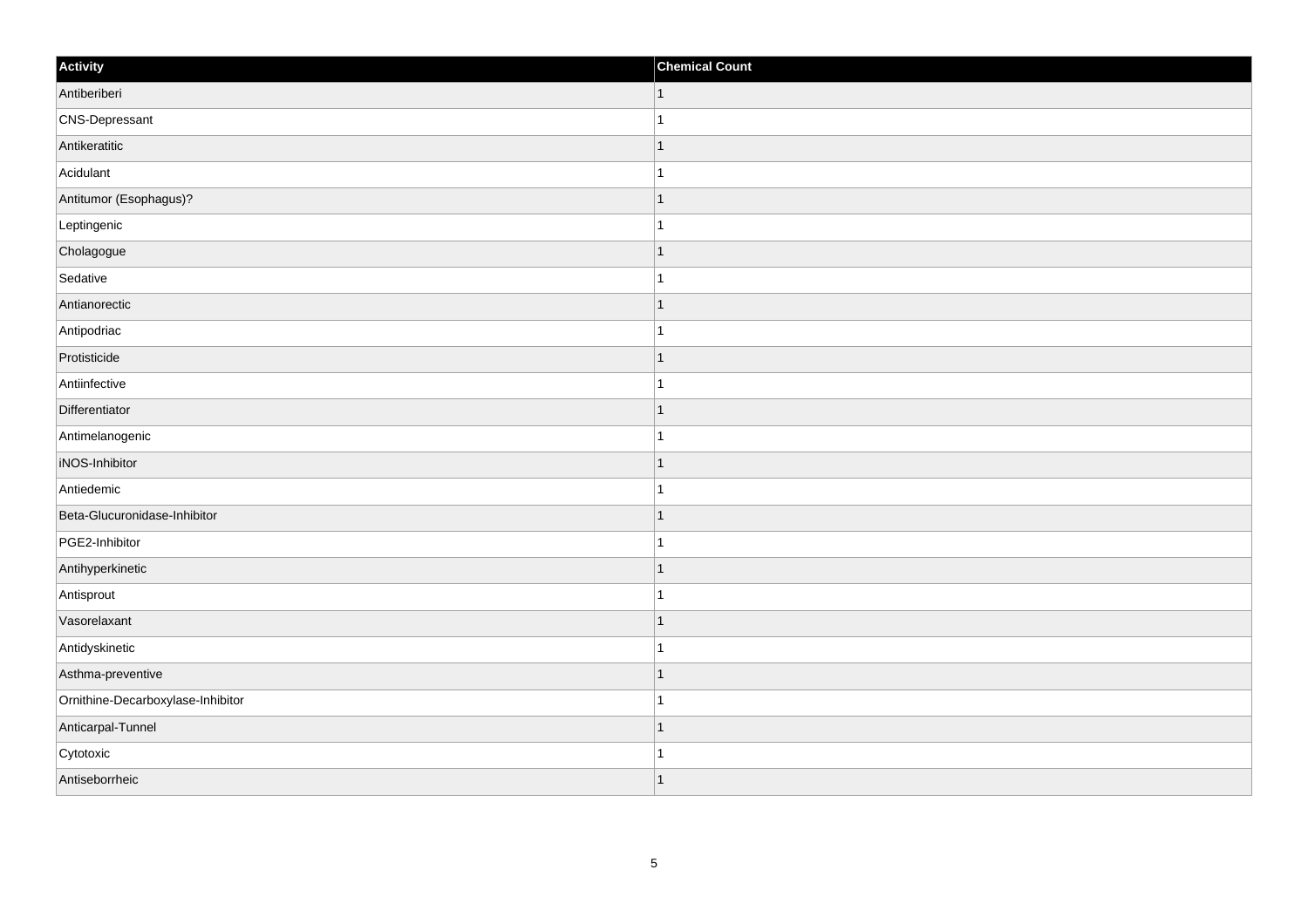| Activity                  | <b>Chemical Count</b> |
|---------------------------|-----------------------|
| Tyrosine-Kinase-Inhibitor | $\mathbf{1}$          |
| Histamine-Inhibitor       | $\mathbf{1}$          |
| Antiacrodermatitic        | $\mathbf 1$           |
| Mutagenic                 | $\mathbf{1}$          |
| Antihemorrhagic           | $\mathbf{1}$          |
| Anticancer (Skin)         | $\mathbf{1}$          |
| Comedogenic               | $\mathbf{1}$          |
| Thymoprotective           | $\mathbf{1}$          |
| Antilipoperoxidant        | $\mathbf{1}$          |
| Goitrogenic               | $\mathbf{1}$          |
| Antitumor (Stomach)       | $\mathbf{1}$          |
| Antinociceptive           | $\mathbf{1}$          |
| MMP-2-Inhibitor           | $\mathbf{1}$          |
| Antigonadotropic          | $\mathbf{1}$          |
| Cold-preventive           | $\mathbf{1}$          |
| Spermigenic               | $\vert$ 1             |
| Fibrinolytic              | $\mathbf{1}$          |
| Anticytomegalovirus       | $\vert$ 1             |
| AGEs-Inhibitor            | $\mathbf{1}$          |
| Antitumor (Gastric)       | $\mathbf{1}$          |
| Antineurasthenic          | $\mathbf{1}$          |
| Leukotriene-Inhibitor     | $\vert$ 1             |
| Antigingivitic            | $\mathbf{1}$          |
| Circulotonic              | $\mathbf{1}$          |
| Antipsoriac               | $\mathbf{1}$          |
| Anticonvulsant            | $\mathbf{1}$          |
| Keratolytic               | $\vert$ 1             |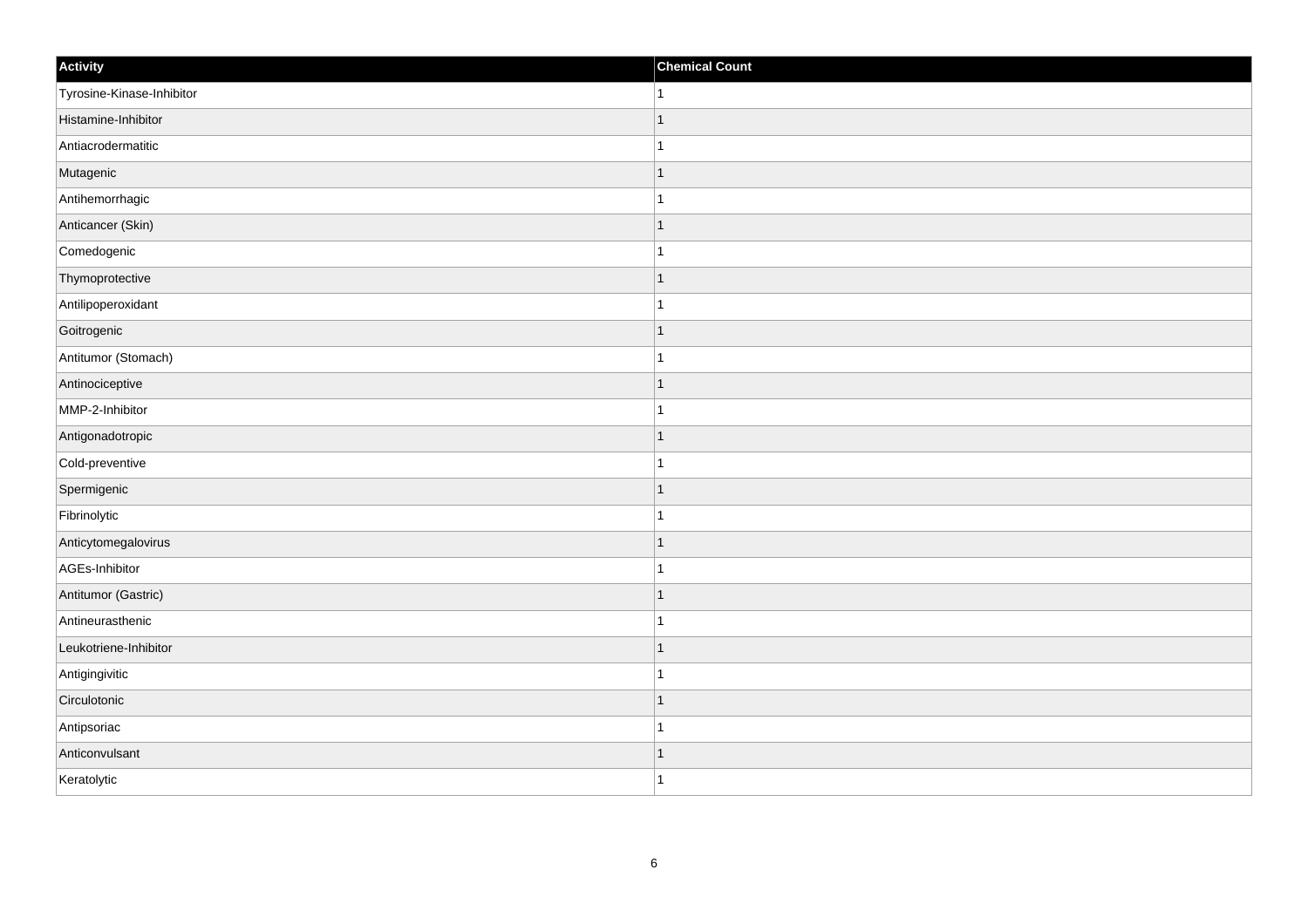| Activity                   | <b>Chemical Count</b>    |
|----------------------------|--------------------------|
| Antianxiety                | $\vert$ 1                |
| Cathartic                  |                          |
| Purgative                  |                          |
| Anticirrhotic?             |                          |
| Energizer                  |                          |
| Antithyrotoxic             |                          |
| Insulin-Sparing            | -1                       |
| Calcium-Channel-Blocker    | 1                        |
| Antihyperthyroid           |                          |
| Dermatitigenic             |                          |
| Antidysphagic              |                          |
| Autotoxic                  |                          |
| Oviposition-Stimulant      | $\overline{\phantom{a}}$ |
| Antihyperactivity          | 1                        |
| Anticephalagic             |                          |
| Antishingles               |                          |
| Uricosuric                 |                          |
| Antiadrenalinic            |                          |
| Antixerophthalmic          |                          |
| NF-kB-Inhibitor            | 1                        |
| Anticarcinogenic           |                          |
| Copper-Antagonist          |                          |
| Topoisomerase-II-Inhibitor |                          |
| Hemostat                   |                          |
| MMP-9-Inhibitor            |                          |
| Anticancer (Esophagus)?    |                          |
| Collagenase-Inhibitor      |                          |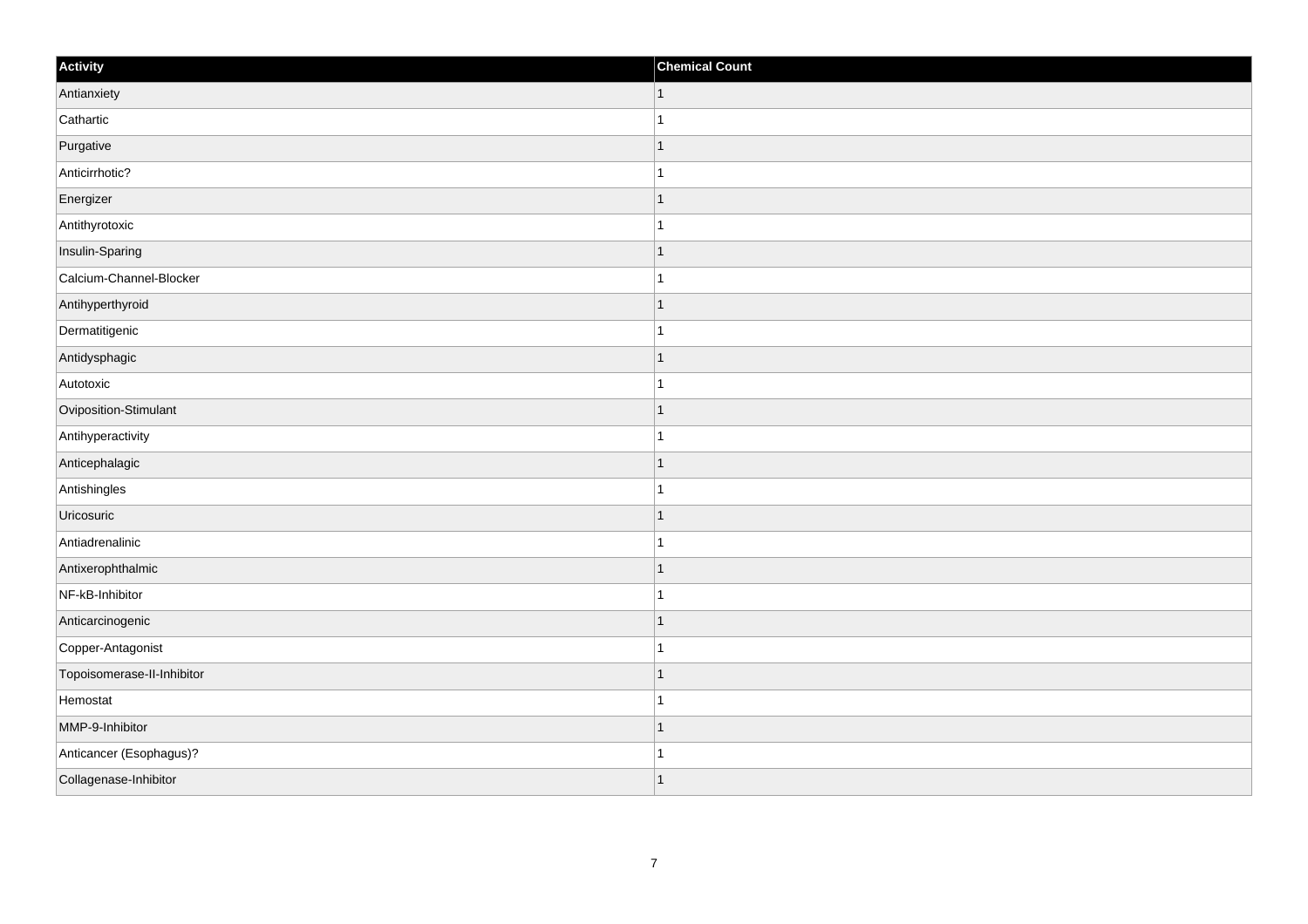| Activity                   | <b>Chemical Count</b> |
|----------------------------|-----------------------|
| Antisarcomic               | $\vert$ 1             |
| Sunscreen                  | $\overline{1}$        |
| Antileukonychic            |                       |
| Allelochemic               | $\mathbf 1$           |
| Lithogenic                 | $\mathbf{1}$          |
| Antiglossitic              | -1                    |
| CNS-Active                 | $\overline{1}$        |
| Antiinsomnic               | $\mathbf 1$           |
| ACE-Inhibitor              |                       |
| Antineoplastic             | $\mathbf{1}$          |
| AntigalIstone              | $\mathbf{1}$          |
| Antiprolactin              | $\mathbf 1$           |
| Schizophrenigenic          | $\mathbf{1}$          |
| Anticoeliac                | 1                     |
| Estrogenic                 |                       |
| Antitinnitic               | $\mathbf{1}$          |
| Antimetastatic             | $\mathbf{1}$          |
| Interferon-Synergist       | 1                     |
| Candidicide                | $\mathbf{1}$          |
| Antipneumonic              | 1                     |
| Protein-Kinase-C-Inhibitor |                       |
| Antiimpotence              | $\mathbf{1}$          |
| Detoxicant (Alcohol)       | $\mathbf{1}$          |
| Antisunburn                | $\mathbf 1$           |
| Antimeasles                | 1                     |
| Antialopecic               | 1                     |
| Antiperoxidant             | $\mathbf{1}$          |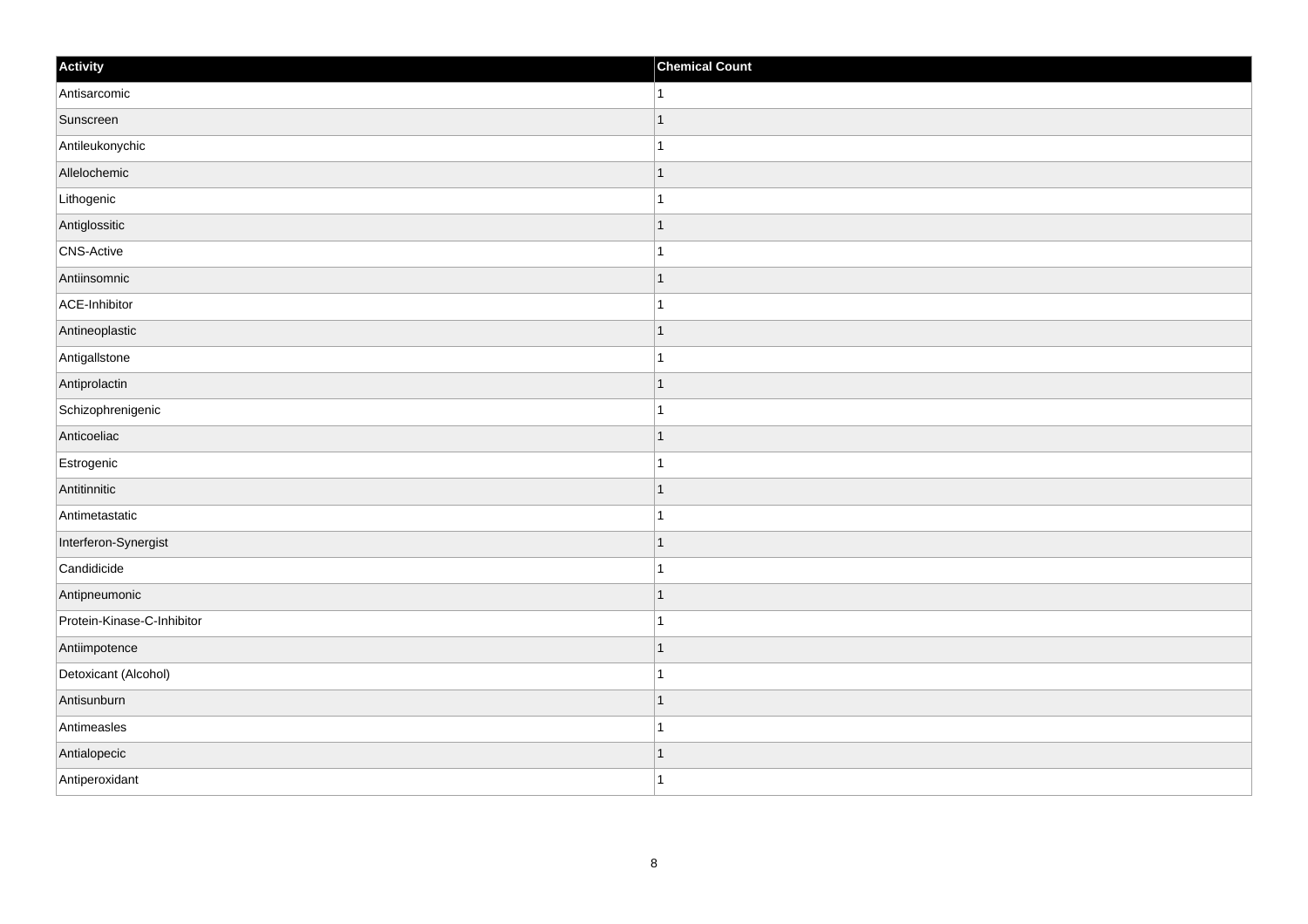| Activity           | <b>Chemical Count</b>    |
|--------------------|--------------------------|
| Antihyperkeratotic | $\vert$ 1                |
| Antilupus          |                          |
| Antidysgeuzic      | -1                       |
| Apoptotic          |                          |
| Antipapillomic     | -1                       |
| NO-Inhibitor       |                          |
| Antiherpetic?      | 1                        |
| Anticardiospasmic  | 1                        |
| Hepatotoxic        |                          |
| Antidiscotic       |                          |
| Antivertigo        | -1                       |
| Mucolytic          |                          |
| Antihemolytic      | 1                        |
| Anticancer (Liver) | 1                        |
| Colorant           | f.                       |
| Antiscotomic       |                          |
| Testosteronigenic  | $\overline{\phantom{a}}$ |
| Antileukotriene    |                          |
| Genotoxic          | 1                        |
| Amphiglycemic?     | -1                       |
| Antitumor (Skin)   | $\overline{\phantom{a}}$ |
| Antinitrosic       |                          |
| Metal-Chelator     | -1                       |
| Antigoiter         |                          |
| AntiBPH            | $\overline{\phantom{a}}$ |
| CNS-Stimulant      |                          |
| Antiretinotic      | $\overline{ }$           |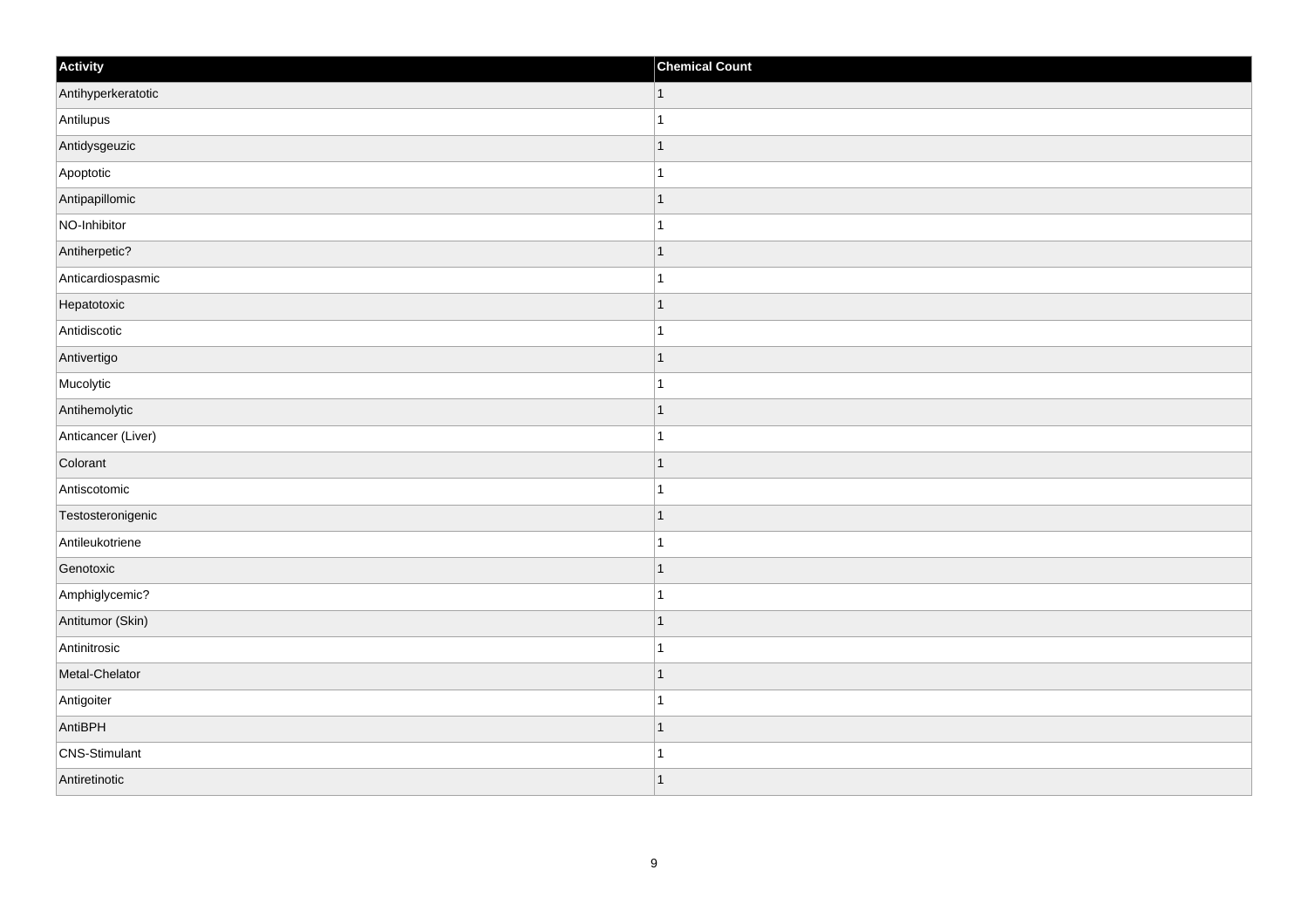| Activity           | <b>Chemical Count</b> |
|--------------------|-----------------------|
| Antiasthmatic      | $\overline{2}$        |
| Anticolitic        | $ 2\rangle$           |
| Antifeedant        | $\overline{c}$        |
| Antiinfertility    | $ 2\rangle$           |
| Insectifuge        | $\overline{c}$        |
| Antilymphomic      | $ 2\rangle$           |
| Antidote (Cadmium) | $\overline{c}$        |
| Antidandruff       | $\overline{2}$        |
| Antiinsomniac      | $ 2\rangle$           |
| Anticlimacteric    | $ 2\rangle$           |
| Insulinogenic      | $\overline{c}$        |
| AntiAGE            | $ 2\rangle$           |
| Hepatoprotective   | $ 2\rangle$           |
| Mucogenic          | $ 2\rangle$           |
| Collagenic         | $ 2\rangle$           |
| Antinitrosaminic   | $ 2\rangle$           |
| AntiRaynaud's      | $\overline{c}$        |
| AntiCrohn's        | $ 2\rangle$           |
| Antineuralgic      | $ 2\rangle$           |
| Antigastritic      | $ 2\rangle$           |
| Antiproliferant    | $\overline{c}$        |
| Anticold           | $ 2\rangle$           |
| Antitriglyceride   | $\overline{c}$        |
| Interferonogenic   | $ 2\rangle$           |
| Antiphotophobic    | $ 2\rangle$           |
| Anticheilitic      | $ 2\rangle$           |
| Antiparkinsonian   | $\overline{2}$        |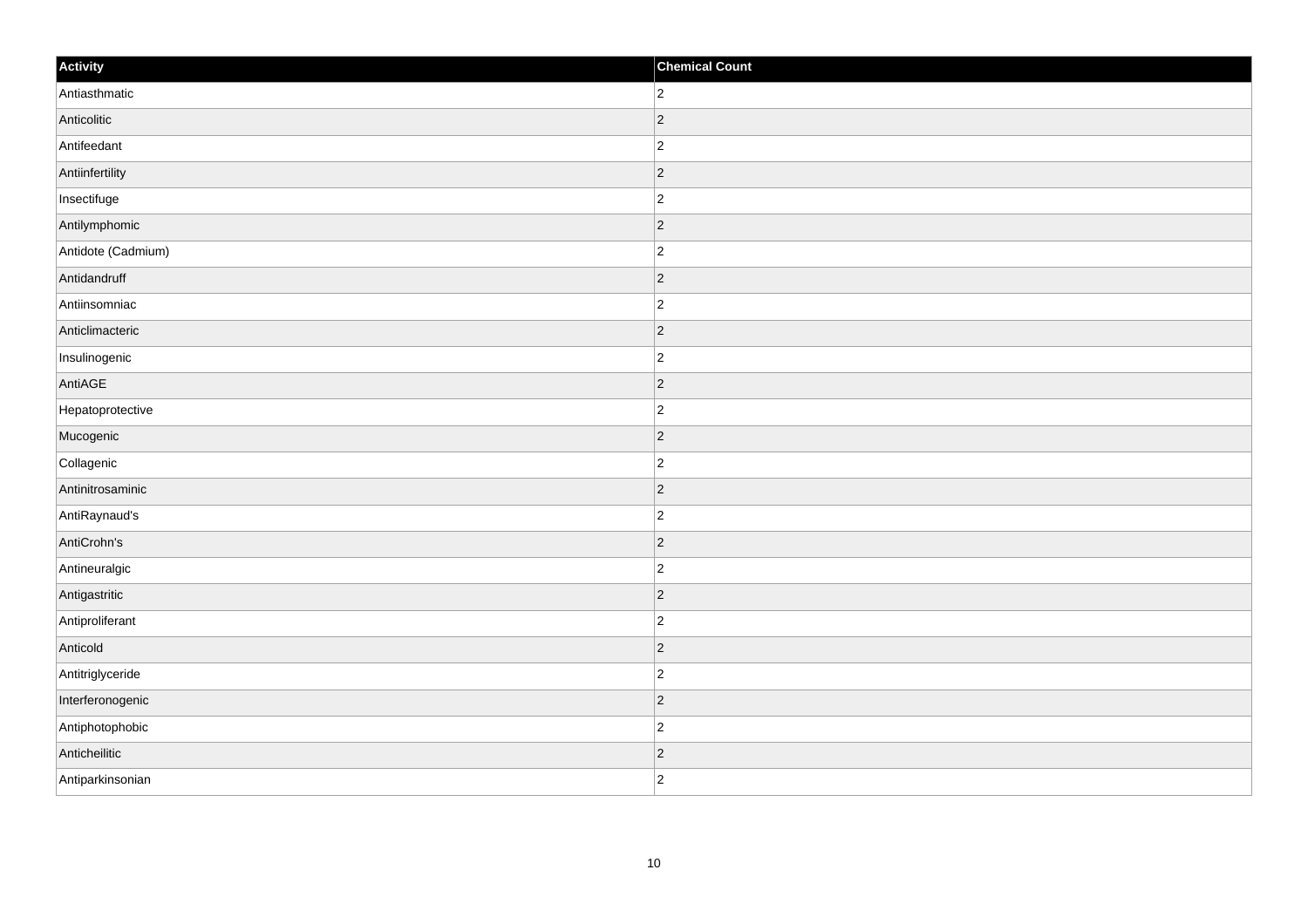| Activity            | <b>Chemical Count</b> |
|---------------------|-----------------------|
| Antidote (Aluminum) | $ 2\rangle$           |
| Anticancer          | $\overline{2}$        |
| Antilepric          | $ 2\rangle$           |
| Antitumor (Breast)  | $\overline{c}$        |
| Antifibrotic        | $\overline{2}$        |
| Antipoliomyelitic   | $\overline{2}$        |
| Antimenopausal      | $ 2\rangle$           |
| Antiencephalopathic | $\overline{c}$        |
| Antiplaque          | $ 2\rangle$           |
| Prooxidant          | $\overline{2}$        |
| Antipellagric       | $\overline{2}$        |
| Antihepatotoxic     | $ 2\rangle$           |
| Antitumor (Lung)    | $ 2\rangle$           |
| Antineuropathic     | $\overline{c}$        |
| Antitumor (Colon)   | $ 2\rangle$           |
| Chemopreventive     | $ 2\rangle$           |
| Antiangiogenic      | $\overline{2}$        |
| Immunosuppressant   | $ 2\rangle$           |
| Antieczemic         | $ 2\rangle$           |
| Beta-Blocker        | $\overline{c}$        |
| AntiCFS             | $ 2\rangle$           |
| Hypolipidemic       | $\overline{2}$        |
| Antiaggregant       | $ 2\rangle$           |
| COX-2-Inhibitor     | $\overline{c}$        |
| Trichomonicide      | $ 2\rangle$           |
| Antiosteoarthritic  | $\overline{c}$        |
| Vulnerary           | 3                     |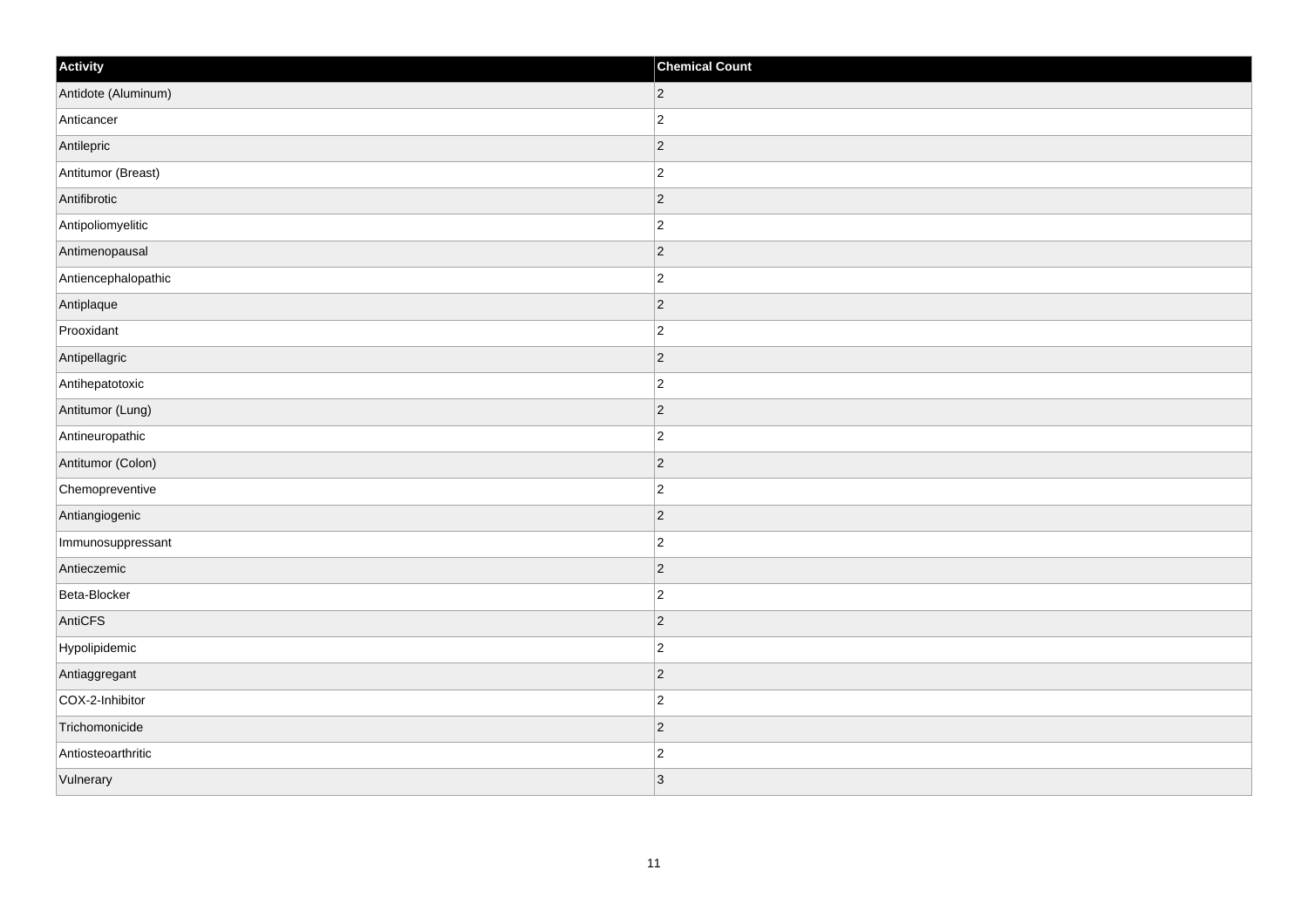| Activity                     | <b>Chemical Count</b> |
|------------------------------|-----------------------|
| AntiHIV                      | $\overline{3}$        |
| Anticanker                   | $\vert 3 \vert$       |
| AntiPMS                      | $\overline{3}$        |
| Antiallergic                 | $ 3\rangle$           |
| Antiperiodontitic            | $\overline{3}$        |
| Anticervicaldysplasic        | $\vert 3 \vert$       |
| Anxiolytic                   | 3                     |
| Antimigraine                 | $\overline{3}$        |
| Antiaging                    | $\overline{3}$        |
| Antihistaminic               | $\vert 3 \vert$       |
| Antidepressant               | $\overline{3}$        |
| Antianemic                   | $\vert$ 3             |
| Antistress                   | $\overline{3}$        |
| Antimaculitic                | $\vert$ 3             |
| Antialcoholic                | 3                     |
| Antidote (Lead)              | $\vert$ 3             |
| Angiotensin-Receptor-Blocker | $\overline{3}$        |
| Fungicide                    | 3                     |
| Antidecubitic                | $\overline{3}$        |
| Antiradicular                | $\vert$ 3             |
| Anticoronary                 | 3                     |
| Antiarrhythmic               | $\vert 3 \vert$       |
| Antiepileptic                | 3                     |
| Antitumor                    | $\vert 4 \vert$       |
| Antihypertensive             | $\overline{4}$        |
| Aldose-Reductase-Inhibitor   | $\overline{4}$        |
| Antiherpetic                 | $\overline{4}$        |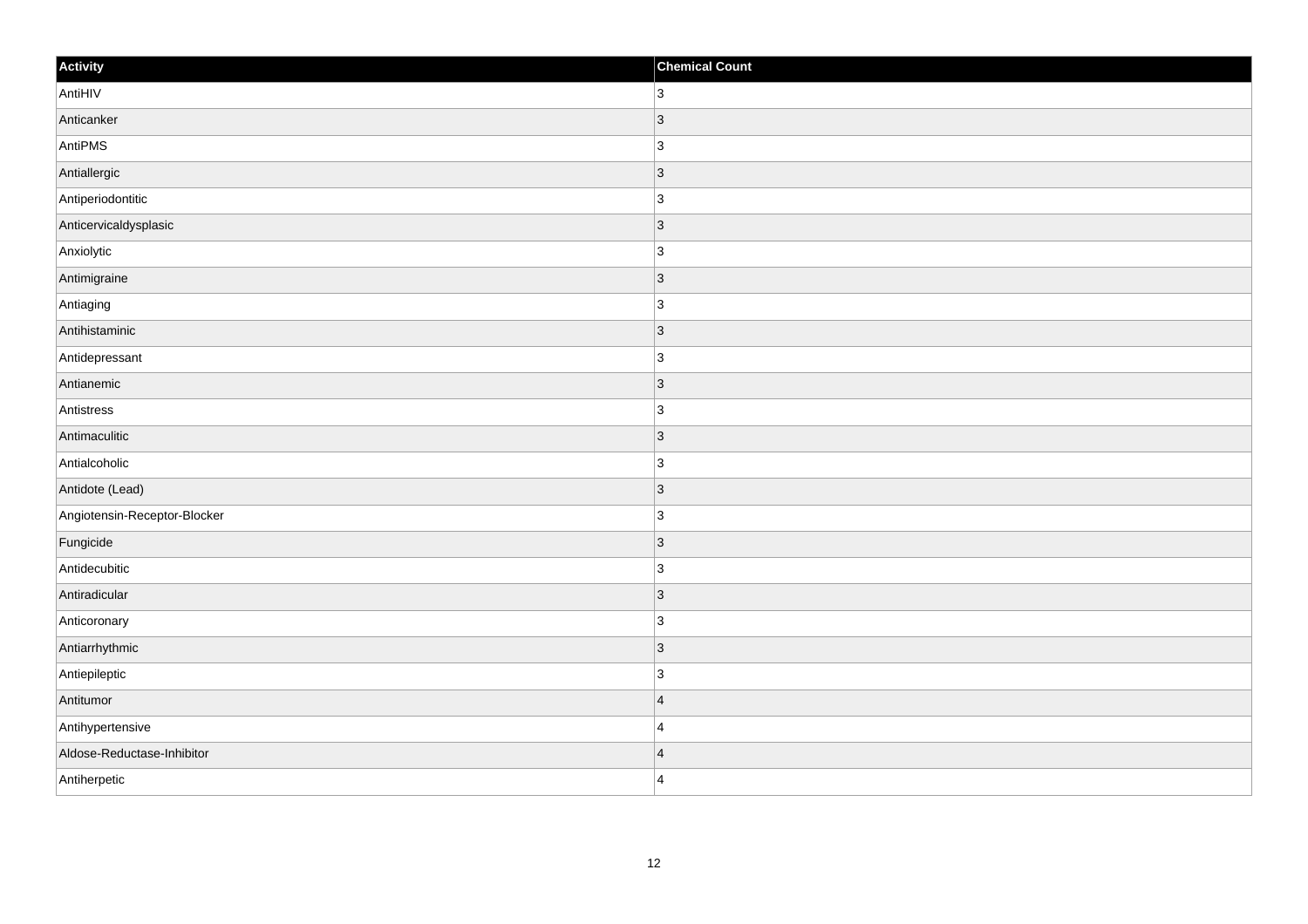| Activity            | <b>Chemical Count</b>   |
|---------------------|-------------------------|
| Allergenic          | $\vert 4 \vert$         |
| Antisyndrome-X      | $\overline{4}$          |
| Antialzheimeran     | $\overline{4}$          |
| AntiLyme            | $\overline{4}$          |
| Analgesic           | $\overline{4}$          |
| Antirheumatic       | 4                       |
| Antiatherosclerotic | $\overline{\mathbf{4}}$ |
| Antimutagenic       | $\overline{4}$          |
| Antiinflammatory    | $\vert 4 \vert$         |
| Immunomodulator     | $\overline{4}$          |
| Antihangover        | $\overline{4}$          |
| Laxative            | $\overline{4}$          |
| Antispasmodic       | $\overline{4}$          |
| Antiacne            | $\overline{4}$          |
| Antidementia        | $\vert 4 \vert$         |
| Diuretic            | $\overline{5}$          |
| Anticataract        | $\overline{5}$          |
| Hypoglycemic        | $\overline{5}$          |
| Antifatigue         | $\overline{5}$          |
| Antiobesity         | $\sqrt{5}$              |
| Cancer-Preventive   | 6                       |
| Immunostimulant     | $6\phantom{.}6$         |
| Hypotensive         | $6\overline{6}$         |
| Antiviral           | $6\phantom{.}6$         |
| Antiosteoporotic    | $\,$ 6 $\,$             |
| Antioxidant         | $\,6$                   |
| Antiulcer           | 6                       |